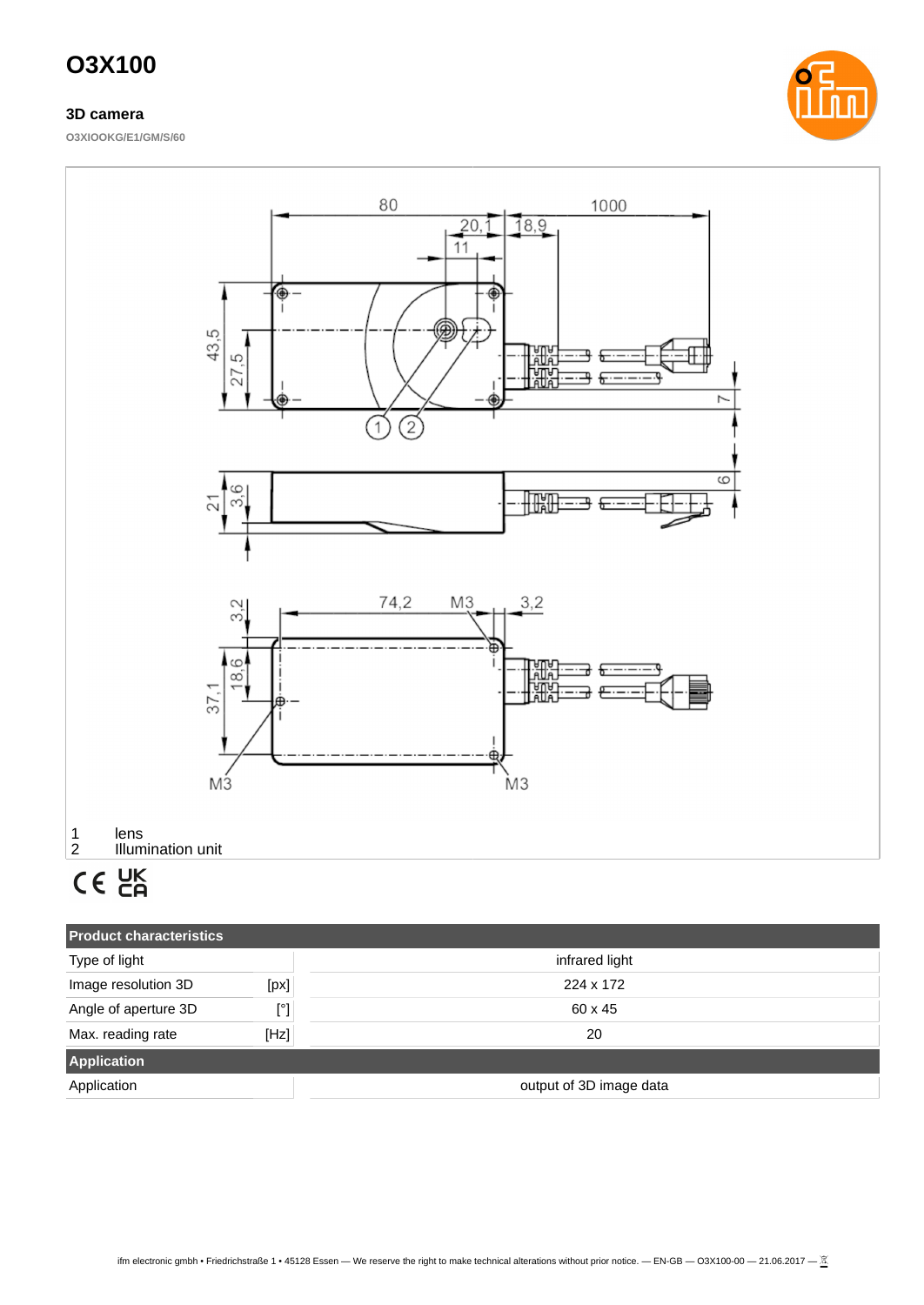### **3D camera**

**O3XIOOKG/E1/GM/S/60**



| <b>Electrical data</b>               |                         |                                                              |  |
|--------------------------------------|-------------------------|--------------------------------------------------------------|--|
| Operating voltage                    | [V]                     | 20.428.8 DC; (EN 61131-2)                                    |  |
| Current consumption                  | [mA]                    | < 500; (peak current pulsed; typical value: 160)             |  |
| Power consumption                    | [W]                     | 3.7                                                          |  |
| Protection class                     |                         | $\mathbf{III}$                                               |  |
| Type of light                        |                         | infrared light                                               |  |
| Wave length                          | [Nm]                    | 850                                                          |  |
| Image sensor                         |                         | PMD 3D ToF-Chip                                              |  |
| Internal lighting                    |                         | yes; (infrared: 850 nm invisible radiation LED)              |  |
| <b>Detection zone</b>                |                         |                                                              |  |
| Operating distance                   | [mm]                    | 503000                                                       |  |
|                                      |                         | object size: 200 x 200 mm                                    |  |
| Note on operating distance           |                         | reflectivity: 18 %                                           |  |
| Image resolution 3D                  | [px]                    | 224 x 172                                                    |  |
| Angle of aperture 3D                 | $[^{\circ}]$<br>60 x 45 |                                                              |  |
| Max. reading rate                    | [Hz]                    | 20                                                           |  |
| <b>Measuring/setting range</b>       |                         |                                                              |  |
| Measuring range                      | [m]                     | < 30; (depending on settings, object size, and reflectivity) |  |
| Software / programming               |                         |                                                              |  |
| Parameter setting options            |                         | via PC with ifm Vision Assistant or XML-RPC                  |  |
| <b>Interfaces</b>                    |                         |                                                              |  |
| Communication interface              |                         | Ethernet                                                     |  |
| Usage type                           |                         | parameter setting; data transmission                         |  |
| Ethernet                             |                         |                                                              |  |
| Number of Ethernet<br>interfaces     |                         | $\mathbf{1}$                                                 |  |
| <b>Transmission standard</b>         |                         | 10Base-T; 100Base-TX                                         |  |
| <b>Transmission rate</b>             |                         | 10; 100                                                      |  |
| Protocol                             |                         | <b>TCP/IP</b>                                                |  |
|                                      |                         | IP address: 192.168.0.69                                     |  |
| <b>Factory settings</b>              |                         | subnet mask: 255.255.255.0                                   |  |
|                                      |                         | gateway IP address: 192.168.0.201                            |  |
| <b>Operating conditions</b>          |                         |                                                              |  |
| Ambient temperature                  | [°C]                    | $-1040$                                                      |  |
| Note on ambient temperature          |                         | Housing: $<$ 45 $^{\circ}$ C                                 |  |
|                                      |                         | see operating instructions                                   |  |
| Storage temperature                  | [°C]                    | $-4085$                                                      |  |
| Protection                           | IP 50                   |                                                              |  |
| Max. immunity to extraneous<br>light | [k x]                   | 8                                                            |  |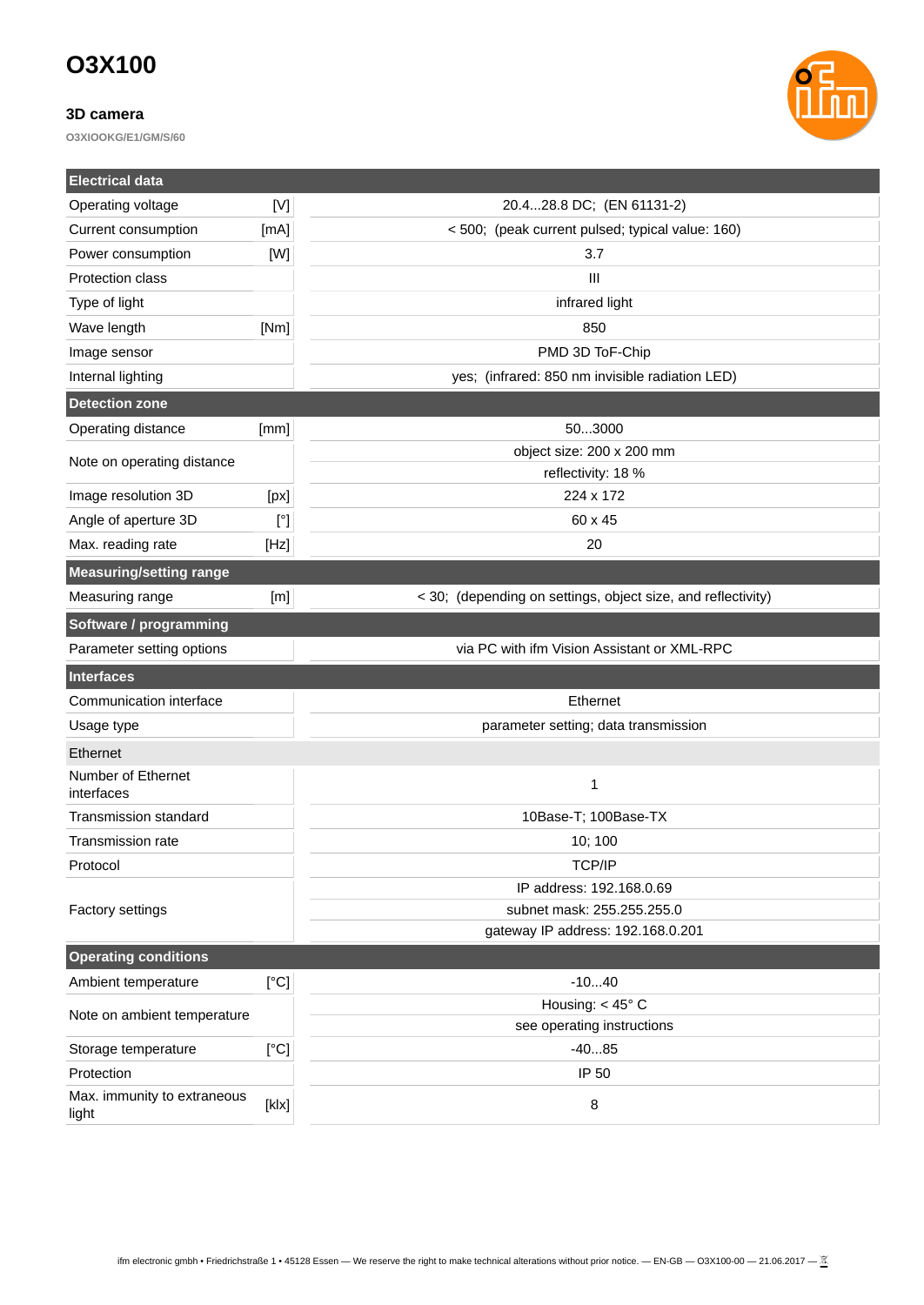### **3D camera**

**O3XIOOKG/E1/GM/S/60**



| <b>Tests / approvals</b>     |         |                    |                                                                                          |  |  |
|------------------------------|---------|--------------------|------------------------------------------------------------------------------------------|--|--|
| <b>EMC</b>                   |         | DIN EN 61000-6-3   | radiation of interference / residential,<br>commercial and light-industrial environments |  |  |
|                              |         | DIN EN 61000-6-2   | immunity / industrial environments                                                       |  |  |
| Shock resistance             |         | DIN EN 60068-2-27  | 50 g / (11 ms) not repetitive                                                            |  |  |
|                              |         | DIN EN 60068-2-27  | 40 g / (6 ms) repetitive                                                                 |  |  |
| Vibration resistance         |         | DIN EN 60068-2-6   | 2 g / (10150 Hz)                                                                         |  |  |
|                              |         | DIN EN 60068-2-64  | 2.3 g RMS / (10500 Hz)                                                                   |  |  |
| Laser protection class       |         | $\mathbf{1}$       |                                                                                          |  |  |
|                              |         | Caution:           | laser light                                                                              |  |  |
| Notes on laser protection    |         | laser class:       | $\mathbf{1}$                                                                             |  |  |
|                              |         | IEC 60825-1:2014   |                                                                                          |  |  |
| Electrical protection        |         | DIN EN 61010-2-201 | electrical supply only via PELV circuits                                                 |  |  |
| <b>MTTF</b>                  | [years] |                    | 66                                                                                       |  |  |
| <b>Mechanical data</b>       |         |                    |                                                                                          |  |  |
| Weight                       | [g]     |                    | 267.5                                                                                    |  |  |
| <b>Dimensions</b>            | [mm]    |                    | 80 x 43.5 x 21                                                                           |  |  |
| <b>Materials</b>             |         |                    | housing: diecast zinc; front lens: PMMA                                                  |  |  |
| <b>Remarks</b>               |         |                    |                                                                                          |  |  |
| Pack quantity                |         |                    | 1 pcs.                                                                                   |  |  |
| <b>Electrical connection</b> |         |                    |                                                                                          |  |  |
| Cable: 1 m, PVC              |         |                    |                                                                                          |  |  |
| Connector: 1 x RJ45          |         |                    |                                                                                          |  |  |
| 4<br>6 8                     |         |                    |                                                                                          |  |  |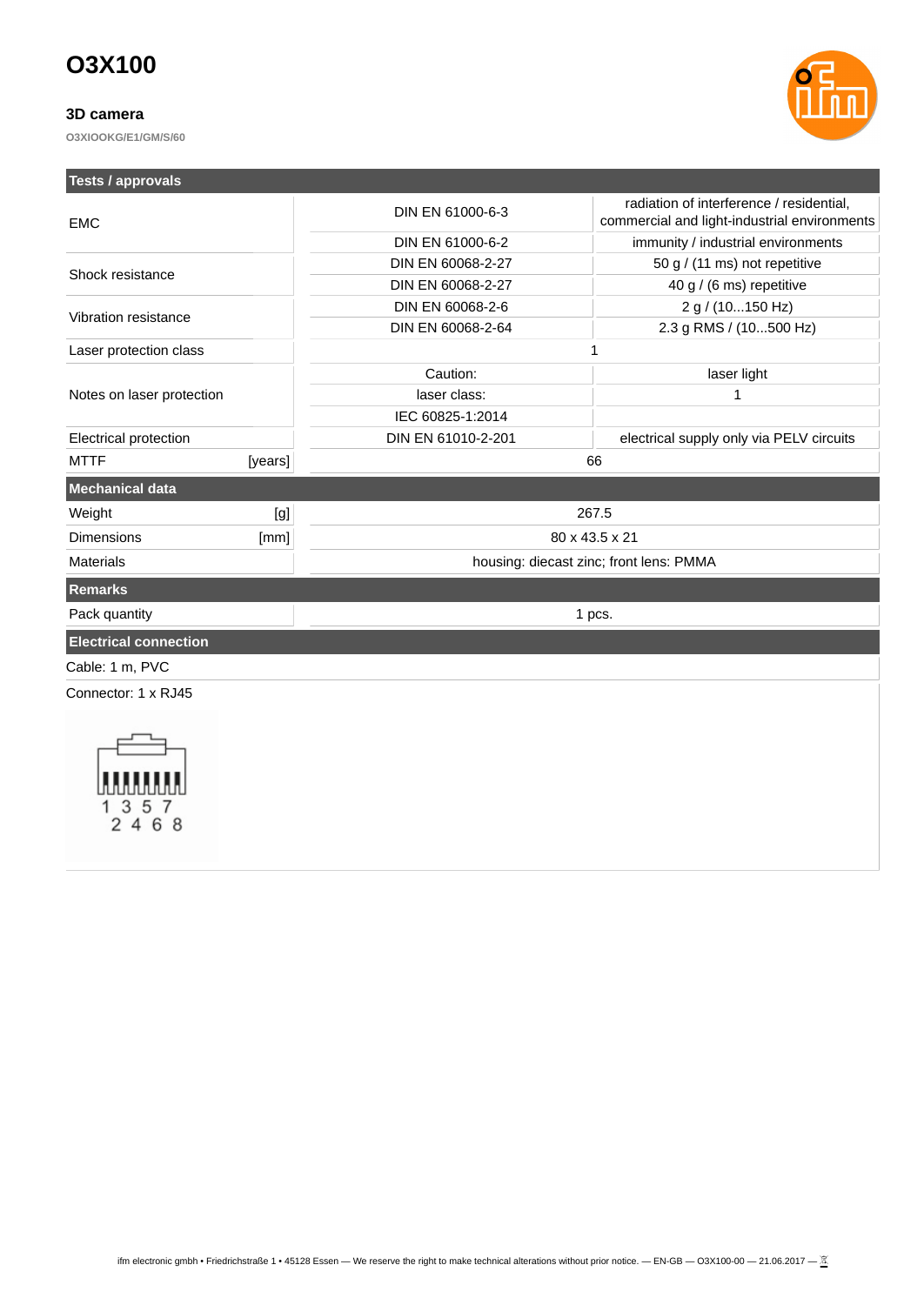### **3D camera**

**O3XIOOKG/E1/GM/S/60**

#### **Connection**





|                | Core colours : |
|----------------|----------------|
| $BK =$         | black          |
| $RD =$         | red            |
| <b>RJ45</b>    | Ethernet       |
| $\mathbf{1}$   | $TD +$         |
| $\overline{2}$ | $TD -$         |
| 3              | $RD +$         |
| $\,6\,$        | $RD -$         |

### **Other data**

#### **Field of view size**

|                                   | without lens distortion<br>correction |           |  |
|-----------------------------------|---------------------------------------|-----------|--|
| measuring range /<br>distance [m] | Length [m]                            | Width [m] |  |
| 0.50                              | 0.60                                  | 0.40      |  |
| 1.00                              | 1.10                                  | 0.80      |  |
| 1.50                              | 1.70                                  | 1.30      |  |
| 2.00                              | 2.30                                  | 1.70      |  |
| 2.50                              | 2.80                                  | 2.10      |  |
| 3.00                              | 3.40                                  | 2.50      |  |